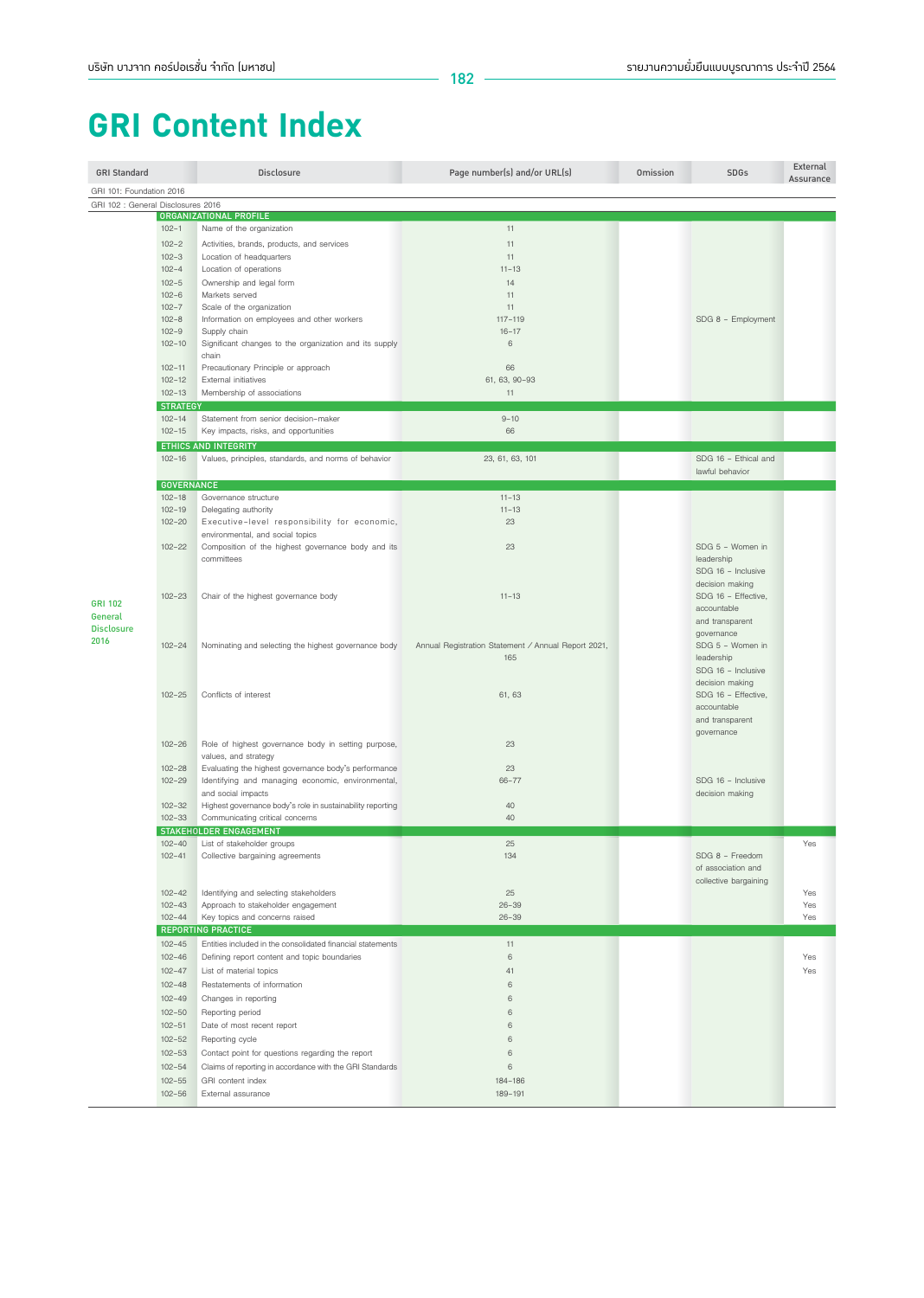| <b>GRI Standard</b>                                             |                        | Disclosure                                                                                   | Page number(s)<br>and/or URL(s) | Part Omitted | Omission<br>Reason | Explanation | <b>SDGs</b>                           | External<br>Assurance |
|-----------------------------------------------------------------|------------------------|----------------------------------------------------------------------------------------------|---------------------------------|--------------|--------------------|-------------|---------------------------------------|-----------------------|
| <b>Material Topics</b>                                          |                        |                                                                                              |                                 |              |                    |             |                                       |                       |
| GRI 200 Economic Standard Series                                |                        |                                                                                              |                                 |              |                    |             |                                       |                       |
| <b>ECONOMIC PERFORMANCE</b>                                     |                        |                                                                                              |                                 |              |                    |             |                                       |                       |
| <b>GRI 103</b>                                                  | $103 - 1$              | Explanation of the material topic and its Boundary                                           | $60 - 88$                       |              |                    |             |                                       |                       |
| <b>Management</b><br>Approach 2016                              | $103 - 2$<br>$103 - 3$ | The management approach and its components                                                   | 60, 66-77<br>60, 66-77          |              |                    |             |                                       |                       |
|                                                                 |                        | Evaluation of the management approach                                                        |                                 |              |                    |             |                                       |                       |
|                                                                 | $201 - 1$              | Direct economic value generated and distributed                                              | 161                             |              |                    |             | SDG 2 - Infrastructure<br>investments |                       |
|                                                                 |                        |                                                                                              |                                 |              |                    |             | SDG 5 - Infrastructure                |                       |
|                                                                 |                        |                                                                                              |                                 |              |                    |             | investments                           |                       |
| GRI 201:                                                        |                        |                                                                                              |                                 |              |                    |             | SDG 7 - Infrastructure                |                       |
| <b>Economic</b><br>Performance                                  |                        |                                                                                              |                                 |              |                    |             | investments                           |                       |
| 2016                                                            |                        |                                                                                              |                                 |              |                    |             | SDG 8 - Economic                      |                       |
|                                                                 |                        |                                                                                              |                                 |              |                    |             | performance<br>SDG 9 - Infrastructure |                       |
|                                                                 |                        |                                                                                              |                                 |              |                    |             | investments, Research                 |                       |
|                                                                 |                        |                                                                                              |                                 |              |                    |             | and development                       |                       |
| <b>PROCUREMENT PRACTICE</b>                                     |                        |                                                                                              |                                 |              |                    |             |                                       |                       |
| <b>GRI 103</b>                                                  | $103 - 1$              | Explanation of the material topic and its Boundary                                           | 25-39, 79-83                    |              |                    |             |                                       |                       |
| <b>Management</b>                                               | $103 - 2$              | The management approach and its components                                                   | $79 - 83$                       |              |                    |             |                                       |                       |
| Approach 2016                                                   | $103 - 3$              | Evaluation of the management approach                                                        | $79 - 83$                       |              |                    |             |                                       |                       |
| GRI 204:                                                        | $204 - 1$              | Proportion of spending on local suppliers                                                    | 161                             |              |                    |             | SDG 12 - Procurement                  |                       |
| Procurement                                                     |                        |                                                                                              |                                 |              |                    |             | practices                             |                       |
| <b>Practices 2016</b>                                           |                        |                                                                                              |                                 |              |                    |             |                                       |                       |
| <b>Sustainable</b>                                              | <b>BCP</b>             | Percentage of supplier satisfaction                                                          | 81                              |              |                    |             |                                       |                       |
| <b>Supplier</b>                                                 | Indicator              |                                                                                              |                                 |              |                    |             |                                       |                       |
| <b>Development</b>                                              |                        |                                                                                              |                                 |              |                    |             |                                       |                       |
| <b>ANTI-CORRUPTION</b>                                          |                        |                                                                                              |                                 |              |                    |             |                                       |                       |
| <b>GRI 103</b>                                                  | $103 - 1$              | Explanation of the material topic and its Boundary                                           | 25-39, 63-65                    |              |                    |             |                                       |                       |
| <b>Management</b>                                               | $103 - 2$<br>$103 - 3$ | The management approach and its components<br>Evaluation of the management approach          | $63 - 65$<br>$63 - 65$          |              |                    |             |                                       |                       |
| Approach 2016                                                   |                        |                                                                                              |                                 |              |                    |             |                                       |                       |
|                                                                 | $205 - 2$              | Communication and training about anti-corruption                                             | 60                              |              |                    |             | SDG 16 -                              |                       |
| <b>GRI 205:</b><br><b>Anti-Corruption</b>                       |                        | policiesand procedures                                                                       |                                 |              |                    |             | Anti-corruption                       |                       |
| 2016                                                            | $205 - 3$              | Confirmed incidents of corruption and actions taken                                          | 60                              |              |                    |             | SDG 16 -<br>Anti-corruption           |                       |
|                                                                 |                        |                                                                                              |                                 |              |                    |             |                                       |                       |
|                                                                 | $103 - 1$              | INFORMATION TECHNOLOGY & CYBERSECURITY<br>Explanation of the material topic and its Boundary | 25-39, 86-88                    |              |                    |             |                                       |                       |
| <b>GRI 103</b><br><b>Management</b>                             | $103 - 2$              | The management approach and its components                                                   | $86 - 88$                       |              |                    |             |                                       |                       |
| Approach 2016                                                   | $103 - 3$              | Evaluation of the management approach                                                        | 86-88                           |              |                    |             |                                       |                       |
|                                                                 | <b>BCP</b>             | Number of information security breaches/cybersecurity                                        | 88                              |              |                    |             |                                       |                       |
| <b>Information</b><br><b>Technology &amp;</b>                   | Indicator              | incidents                                                                                    |                                 |              |                    |             |                                       |                       |
| <b>Cybersecurity</b>                                            |                        |                                                                                              |                                 |              |                    |             |                                       |                       |
|                                                                 |                        |                                                                                              |                                 |              |                    |             |                                       |                       |
| <b>Material Topics</b><br>GRI 300 Environmental Standard Series |                        |                                                                                              |                                 |              |                    |             |                                       |                       |
| <b>ENERGY</b>                                                   |                        |                                                                                              |                                 |              |                    |             |                                       |                       |
| <b>GRI 103</b>                                                  | $103 - 1$              | Explanation of the material topic and its Boundary                                           | 25-39, 90-114                   |              |                    |             |                                       |                       |
| <b>Management</b>                                               | $103 - 2$              | The management approach and its components                                                   | 90                              |              |                    |             |                                       |                       |
| Approach 2016                                                   | $103 - 3$              | Evaluation of the management approach                                                        | 90, 162-176                     |              |                    |             |                                       |                       |
|                                                                 | $302 - 1$              | Energy consumption within the organization                                                   | 91-92, 162-171                  |              |                    |             | SDG 7 - Energy                        | Yes                   |
|                                                                 |                        |                                                                                              |                                 |              |                    |             | efficiency, Renewable                 |                       |
|                                                                 |                        |                                                                                              |                                 |              |                    |             | energy                                |                       |
| GRI 302:                                                        |                        |                                                                                              |                                 |              |                    |             | SDG 8 - Energy                        |                       |
| Energy 2016                                                     |                        |                                                                                              |                                 |              |                    |             | efficiency<br>SDG 12 - Energy         |                       |
|                                                                 |                        |                                                                                              |                                 |              |                    |             | efficiency, Transport                 |                       |
|                                                                 |                        |                                                                                              |                                 |              |                    |             | SDG 13 - Energy                       |                       |
|                                                                 |                        |                                                                                              |                                 |              |                    |             | efficiency                            |                       |
|                                                                 | $302 - 3$              | Energy intensity                                                                             | 91-92, 168-169                  |              |                    |             | SDG 7 - Energy                        |                       |
|                                                                 |                        |                                                                                              |                                 |              |                    |             | efficiency                            |                       |
|                                                                 |                        |                                                                                              |                                 |              |                    |             | SDG 8 - Energy<br>efficiency          |                       |
|                                                                 |                        |                                                                                              |                                 |              |                    |             | SDG 12 - Energy                       |                       |
|                                                                 |                        |                                                                                              |                                 |              |                    |             | efficiency                            |                       |
|                                                                 |                        |                                                                                              |                                 |              |                    |             | SDG 13 - Energy                       |                       |
|                                                                 |                        |                                                                                              |                                 |              |                    |             | efficiency                            |                       |
| <b>WATER AND EFFLUENTS</b>                                      |                        |                                                                                              |                                 |              |                    |             |                                       |                       |
| <b>GRI 103</b>                                                  | $103 - 1$              | Explanation of the material topic and its Boundary                                           | 25-39, 95-97                    |              |                    |             |                                       |                       |
| <b>Management</b>                                               | $103 - 2$              | The management approach and its components                                                   | 95-97, 172-173                  |              |                    |             |                                       |                       |
| Approach 2016                                                   | $103 - 3$              | Evaluation of the management approach                                                        | 95-97, 172-173                  |              |                    |             |                                       |                       |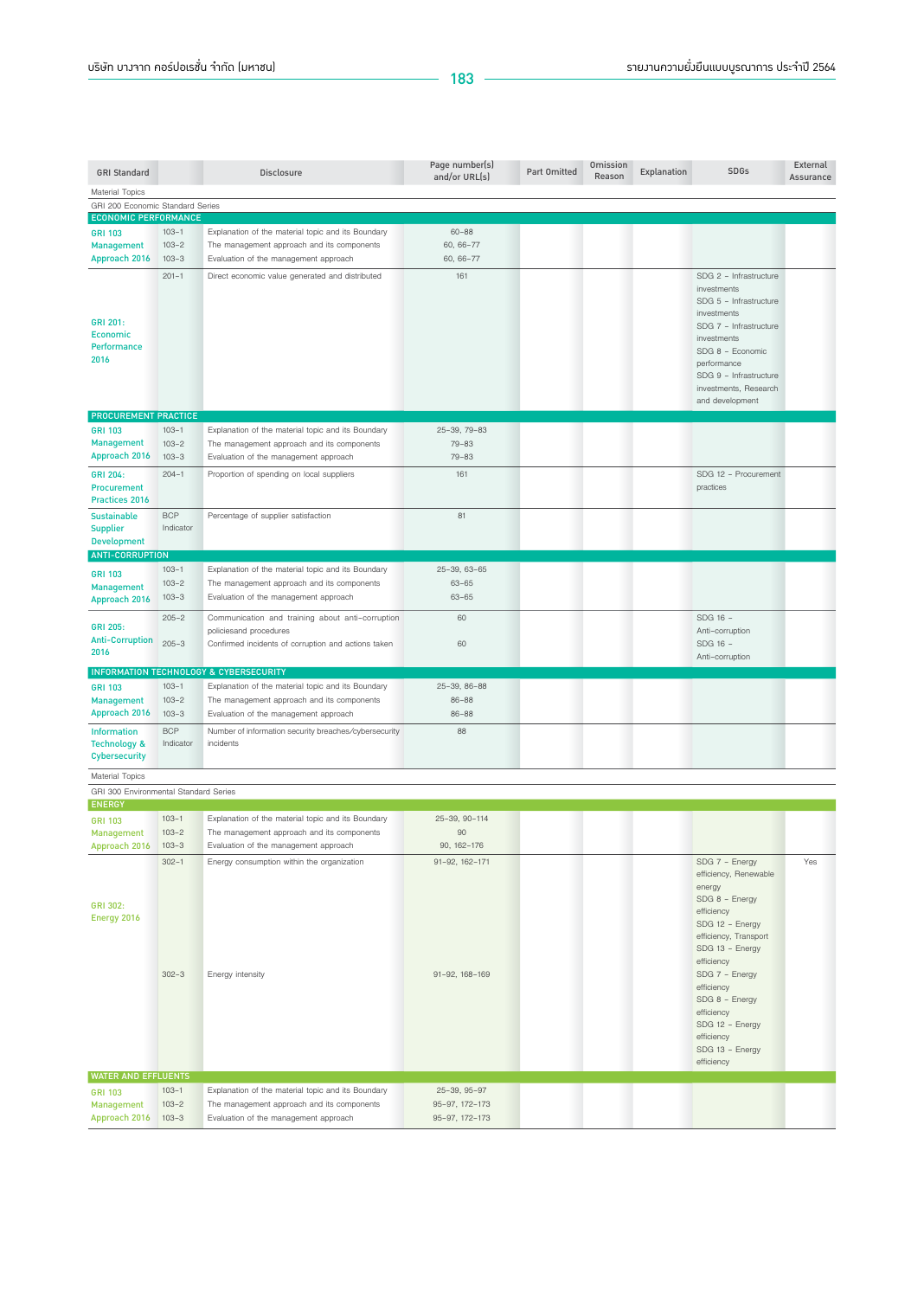| <b>GRI Standard</b>                             |                                     | <b>Disclosure</b>                                                                                                                         | Page number(s)                            | Part Omitted | Omission | Explanation | <b>SDGs</b>                                                                                                                                                                                          | External         |
|-------------------------------------------------|-------------------------------------|-------------------------------------------------------------------------------------------------------------------------------------------|-------------------------------------------|--------------|----------|-------------|------------------------------------------------------------------------------------------------------------------------------------------------------------------------------------------------------|------------------|
|                                                 | $303 - 1$                           | Interactions with water as a shared resource                                                                                              | and/or URL(s)<br>$95 - 97$                |              | Reason   |             | SDG 6 - Interaction                                                                                                                                                                                  | Assurance<br>Yes |
|                                                 |                                     |                                                                                                                                           |                                           |              |          |             | with water<br>SDG 12 - Interaction<br>with water                                                                                                                                                     |                  |
| GRI 303: Water                                  | $303 - 2$                           | Management of water discharge-related impacts                                                                                             | 98                                        |              |          |             | SDG 6 - Water<br>management                                                                                                                                                                          | Yes              |
| and Effluents<br>2018                           | $303 - 3$                           | Water withdrawal                                                                                                                          | 95                                        |              |          |             | SDG 6 - Water<br>withdrawal                                                                                                                                                                          | Yes              |
|                                                 | $303 - 4$                           | Water discharge                                                                                                                           | 98, 174                                   |              |          |             | SDG 6 - Water<br>discharge                                                                                                                                                                           | Yes              |
|                                                 | $303 - 5$                           | Water consumption                                                                                                                         | 95-97, 172-173                            |              |          |             | SDG 6 - Water<br>consumption                                                                                                                                                                         | Yes              |
| <b>EMISSIONS</b>                                |                                     |                                                                                                                                           |                                           |              |          |             |                                                                                                                                                                                                      |                  |
| <b>GRI 103</b>                                  | $103 - 1$                           | Explanation of the material topic and its Boundary                                                                                        | 25-39, 92-94, 101-102                     |              |          |             |                                                                                                                                                                                                      |                  |
| Management                                      | $103 - 2$                           | The management approach and its components                                                                                                | 92-94, 101-102                            |              |          |             |                                                                                                                                                                                                      |                  |
| Approach 2016                                   | $103 - 3$                           | Evaluation of the management approach                                                                                                     | 92-94, 101-102, 172                       |              |          |             |                                                                                                                                                                                                      |                  |
|                                                 | $305 - 1$                           | Direct (Scope 1) GHG emissions                                                                                                            | 93-94, 166-169                            |              |          |             | SDG 3 - Air quality<br>SDG 12 - Air quality,<br>Transport<br>SDG 13 - GHG<br>emissions<br>SDG 14 - Ocean<br>acidification<br>SDG 15 - Forest<br>degradation                                          | Yes              |
| GRI 305:<br><b>Emissions</b><br>2016            | $305 - 2$                           | Energy indirect (Scope 2) GHG emissions                                                                                                   | 93-94, 166-169                            |              |          |             | SDG 3 - Air quality<br>SDG 12 - Air quality,<br>Transport<br>SDG 13 - GHG<br>emissions<br>SDG 14 - Ocean<br>acidification<br>SDG 15 - Forest<br>degradation                                          | Yes              |
|                                                 | $305 - 5$                           | Reduction of GHG emissions                                                                                                                | 171                                       |              |          |             |                                                                                                                                                                                                      | Yes              |
|                                                 | $305 - 7$<br>OG6                    | Nitrogen oxides (NOX), sulfur oxides (SOX), and other<br>significant air emissions<br>Volume of flared and vented hydrocarbon             | 172<br>172                                |              |          |             | SDG 3 - Air quality<br>SDG 12 - Air quality<br>SDG 13 - GHG<br>emissions<br>SDG 14 - Ocean<br>acidification<br>SDG 15 - Forest<br>degradation<br>SDG 3 - Air quality<br>SDG 7 - Energy<br>efficiency | Yes<br>Yes       |
|                                                 |                                     |                                                                                                                                           |                                           |              |          |             | SDG 8 - Energy<br>efficiency<br>SDG 12 - Air quality,<br>Energy efficiency,<br>Waste<br>SDG 13 - Energy<br>efficiency<br>SDG 14 - Ocean<br>acidification                                             |                  |
| <b>EFFLUENTS AND WASTE</b>                      | $103 - 1$                           | Explanation of the material topic and its Boundary                                                                                        | 25-39, 101-102, 103                       |              |          |             |                                                                                                                                                                                                      |                  |
| <b>GRI 103</b><br>Management<br>Approach 2016   | $103 - 2$<br>$103 - 3$              | The management approach and its components<br>Evaluation of the management approach                                                       | 101-102, 103<br>101-102, 103, 174-175     |              |          |             |                                                                                                                                                                                                      |                  |
| GRI 306:                                        | $306 - 2$                           | Waste by type and disposal method                                                                                                         | 103, 174-175                              |              |          |             | SDG 3 - Spills<br>SDG 6 - Waste,<br>Water-related<br>ecosystems and<br>biodiversity                                                                                                                  | Yes              |
| <b>Effluents and</b><br><b>Waste 2016</b>       | $306 - 3$                           | Significant spills                                                                                                                        | 99-100, 176                               |              |          |             | SDG 12 - Waste<br>SDG 3 - Spills<br>SDG 6 - Spills<br>SDG 12 - Spills<br>SDG 14 - Spills<br>SDG 15 - Spills                                                                                          | Yes              |
|                                                 | <b>BCP</b><br>Indicator             | Plastic waste reduction                                                                                                                   | 51, 159                                   |              |          |             |                                                                                                                                                                                                      |                  |
| ENVIRONMENTAL COMPLIANCE                        |                                     |                                                                                                                                           |                                           |              |          |             |                                                                                                                                                                                                      |                  |
| <b>GRI 103</b><br>Management<br>Approach 2016   | $103 - 1$<br>$103 - 2$<br>$103 - 3$ | Explanation of the material topic and its Boundary<br>The management approach and its components<br>Evaluation of the management approach | 25-39, 90-114<br>$90 - 114$<br>$90 - 114$ |              |          |             |                                                                                                                                                                                                      |                  |
| GRI 307:<br>Environmental<br>Compliance<br>2016 | $307 - 1$                           | Non-compliance with environmental laws and<br>regulations                                                                                 | 176                                       |              |          |             | SDG 16 - Compliance<br>with laws and<br>regulations                                                                                                                                                  |                  |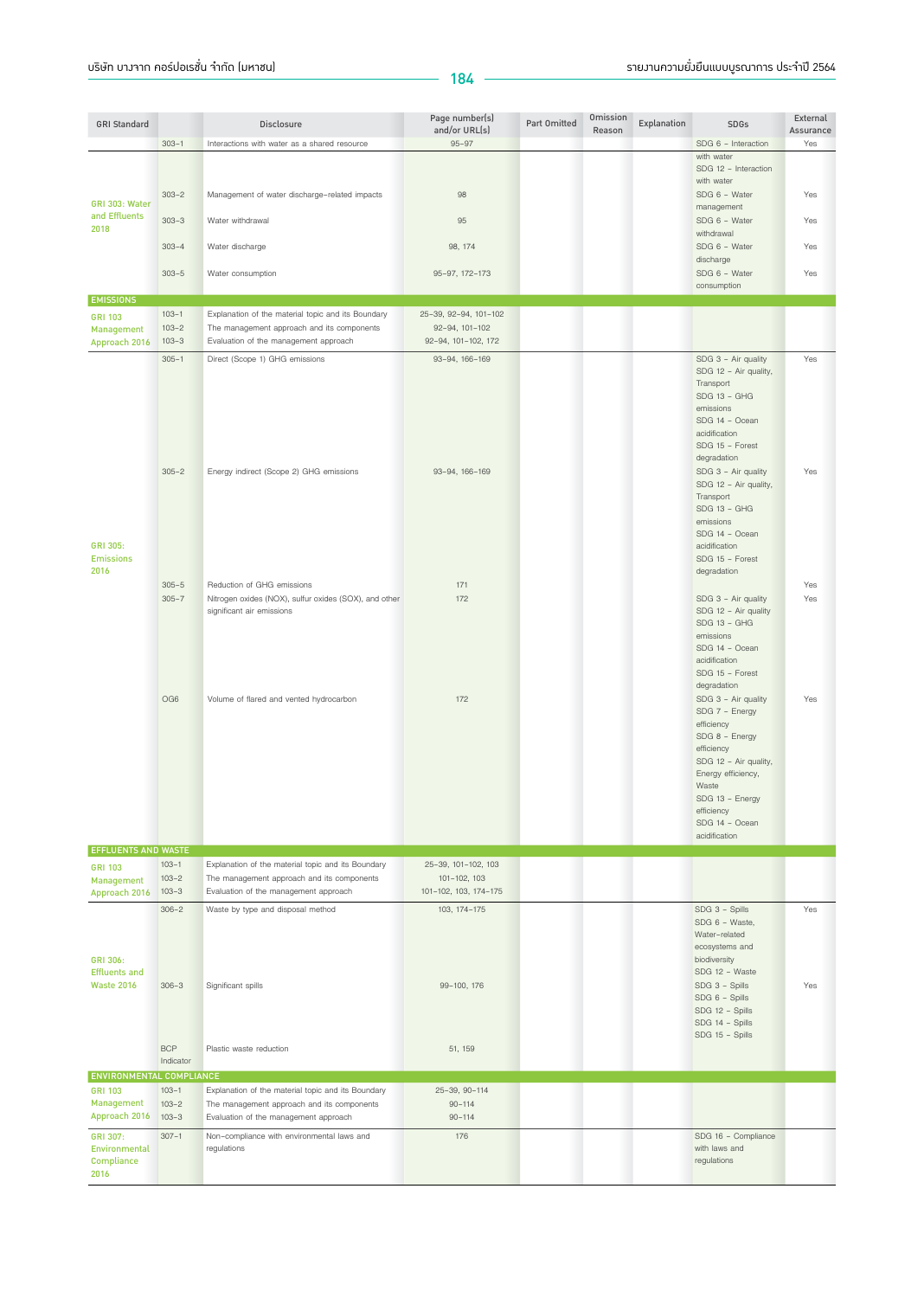| <b>GRI Standard</b>                     |                         | Disclosure                                                            | Page number(s)<br>and/or URL(s) | Part Omitted | Omission<br>Reason | Explanation | <b>SDGs</b>                               | External<br>Assurance |
|-----------------------------------------|-------------------------|-----------------------------------------------------------------------|---------------------------------|--------------|--------------------|-------------|-------------------------------------------|-----------------------|
| SUPPLIER ENVIRONMENTAL ASSESSMENT       |                         |                                                                       |                                 |              |                    |             |                                           |                       |
| <b>GRI 103</b>                          | $103 - 1$               | Explanation of the material topic and its Boundary                    | 25-39, 82-83                    |              |                    |             |                                           |                       |
| Management                              | $103 - 2$               | The management approach and its components                            | $82 - 83$                       |              |                    |             |                                           |                       |
| Approach 2016                           | $103 - 3$               | Evaluation of the management approach                                 | $82 - 83$                       |              |                    |             |                                           |                       |
| GRI 308:                                | $308 - 1$               | New suppliers that were screened using environmental<br>criteria      | $82 - 83$                       |              |                    |             |                                           |                       |
| <b>Supplier</b><br><b>Environmental</b> | $308 - 2$               | Negative environmental impacts in the supply chain                    | $82 - 83$                       |              |                    |             |                                           |                       |
| <b>Assessment</b>                       |                         | and actions taken                                                     |                                 |              |                    |             |                                           |                       |
| 2016                                    |                         |                                                                       |                                 |              |                    |             |                                           |                       |
|                                         |                         | ENVIRONMENTAL PROTECTION EXPENDITURES AND INVESTMENT                  |                                 |              |                    |             |                                           |                       |
| <b>GRI 103</b>                          | $103 - 1$               | Explanation of the material topic and its Boundary                    | 25-39, 114                      |              |                    |             |                                           |                       |
| <b>Management</b>                       | $103 - 2$               | The management approach and its components                            | 114                             |              |                    |             |                                           |                       |
| Approach 2016                           | $103 - 3$               | Evaluation of the management approach                                 | 114                             |              |                    |             |                                           |                       |
| Environmental                           | <b>BCP</b>              | Total environmental protection expenditures and                       | 114                             |              |                    |             |                                           |                       |
| protection                              | Indicator               | investment type                                                       |                                 |              |                    |             |                                           |                       |
| expenditures<br>and investment          |                         |                                                                       |                                 |              |                    |             |                                           |                       |
| type                                    |                         |                                                                       |                                 |              |                    |             |                                           |                       |
| PRODUCT TRANSPORTATION                  |                         |                                                                       |                                 |              |                    |             |                                           |                       |
| <b>GRI 103</b>                          | $103 - 1$               | Explanation of the material topic and its Boundary                    | $25 - 39$                       |              |                    |             |                                           |                       |
| Management                              | $103 - 2$               | The management approach and its components                            | $111 - 113$                     |              |                    |             |                                           |                       |
| Approach 2016                           | $103 - 3$               | Evaluation of the management approach                                 | $111 - 113$                     |              |                    |             |                                           |                       |
|                                         | <b>BCP</b>              | Percentage of Efficiency in Transportation Contract                   | 111                             |              |                    |             |                                           |                       |
| <b>Product</b>                          | Indicator<br><b>BCP</b> | Management                                                            |                                 |              |                    |             |                                           |                       |
| <b>Transportation</b>                   | Indicator               | Significant environmental impacts of transporting<br>products         | 104-113                         |              |                    |             |                                           |                       |
| <b>ECO-EFFICIENCY</b>                   |                         |                                                                       |                                 |              |                    |             |                                           |                       |
| <b>GRI 103</b>                          | $103 - 1$               | Explanation of the material topic and its Boundary                    | $25 - 39, 90$                   |              |                    |             |                                           |                       |
| <b>Management</b>                       | $103 - 2$               | The management approach and its components                            | 90                              |              |                    |             |                                           |                       |
| Approach 2016                           | $103 - 3$               | Evaluation of the management approach                                 | 90                              |              |                    |             |                                           |                       |
| <b>Eco-Effciency</b>                    | <b>BCP</b>              | Eco-efficiency (EBITDA/Total GHG emissions of                         | 90                              |              |                    |             |                                           |                       |
|                                         | Indicator               | RFBG and MKBG)                                                        |                                 |              |                    |             |                                           |                       |
| <b>Material Topics</b>                  |                         |                                                                       |                                 |              |                    |             |                                           |                       |
| GRI 400 Social Standard Series          |                         |                                                                       |                                 |              |                    |             |                                           |                       |
| <b>EMPLOYMENT</b>                       |                         |                                                                       |                                 |              |                    |             |                                           |                       |
| <b>GRI 103</b>                          | $103 - 1$               | Explanation of the material topic and its Boundary                    | 25-39, 136-146                  |              |                    |             |                                           |                       |
| <b>Management</b>                       | $103 - 2$               | The management approach and its components                            | 136-146                         |              |                    |             |                                           |                       |
| Approach 2016                           | $103 - 3$               | Evaluation of the management approach                                 | 136-146, 177-179                |              |                    |             |                                           |                       |
| GRI 401:                                | $401 - 1$               | New employee hires and employee turnover                              | 138, 145, 177-178               |              |                    |             | SDG 5 - Gender equity                     |                       |
| <b>Employment</b>                       |                         |                                                                       |                                 |              |                    |             | SDG 8 - Employment,<br>Youth employment   |                       |
| OCCUPATIONAL HEALTH AND SAFETY          |                         |                                                                       |                                 |              |                    |             |                                           |                       |
| <b>GRI 103</b>                          | $103 - 1$               | Explanation of the material topic and its Boundary                    | 25-39, 116-122                  |              |                    |             |                                           |                       |
| <b>Management</b>                       | $103 - 2$               | The management approach and its components                            | $116 - 122$                     |              |                    |             |                                           |                       |
| Approach 2016                           | $103 - 3$               | Evaluation of the management approach                                 | 116-122, 180-181                |              |                    |             |                                           |                       |
|                                         | $403 - 1$               | Occupational health and safety management system                      | 116                             |              |                    |             |                                           | Yes                   |
|                                         | $403 - 2$               | Hazard identification, risk assessment, and incident<br>investigation | 117                             |              |                    |             |                                           | Yes                   |
|                                         | $403 - 3$               | Occupational health services                                          | 118                             |              |                    |             |                                           | Yes                   |
| GRI 403:                                | $403 - 4$               | Worker participation, consultation, and communication                 | 119                             |              |                    |             |                                           | Yes                   |
| <b>Management</b>                       |                         | onoccupational health and safety                                      |                                 |              |                    |             |                                           |                       |
| Approach<br><b>Disclosure</b>           | $403 - 5$               | Worker training on occupational health and safety                     | 120                             |              |                    |             |                                           | Yes                   |
| 2018                                    | $403 - 6$               | Promotion of worker health                                            | 120                             |              |                    |             |                                           | Yes                   |
|                                         | $403 - 7$               | Prevention and mitigation of occupational health and                  | 120                             |              |                    |             |                                           | Yes                   |
|                                         |                         | safety impactsdirectly linked by business relationships               |                                 |              |                    |             |                                           |                       |
| GRI 403:                                | $403 - 9$               | Work-related injuries                                                 | $120 - 121$                     |              |                    |             | SDG 3 - Occupational                      | Yes                   |
| <b>Occupational</b>                     |                         |                                                                       |                                 |              |                    |             | health and safety                         |                       |
| <b>Health and</b><br>Safety 2018        |                         |                                                                       |                                 |              |                    |             | SDG 8 - Occupational<br>health and safety |                       |
|                                         |                         |                                                                       |                                 |              |                    |             | SDG 16 - Occupational                     |                       |
|                                         |                         |                                                                       |                                 |              |                    |             | health and safety                         |                       |
|                                         | $403 - 10$              | Worker-related ill health                                             | $120 - 121$                     |              |                    |             | SDG 3 - Occupational                      | Yes                   |
|                                         |                         |                                                                       |                                 |              |                    |             | health and safety                         |                       |
|                                         |                         |                                                                       |                                 |              |                    |             | SDG 8 - Occupational<br>health and safety |                       |
|                                         |                         |                                                                       |                                 |              |                    |             | SDG 16 - Occupational                     |                       |
|                                         |                         |                                                                       |                                 |              |                    |             | health and safety                         |                       |
|                                         | <b>OGSS</b>             | <b>Emergency Preparedness</b>                                         | 119                             |              |                    |             |                                           | Yes                   |
| <b>TRAINING AND EDUCATION</b>           | $103 - 1$               | Explanation of the material topic and its Boundary                    | 25-39, 139-142                  |              |                    |             |                                           |                       |
| <b>GRI 103</b><br><b>Management</b>     | $103 - 2$               | The management approach and its components                            | 139-142                         |              |                    |             |                                           |                       |
| Approach 2016                           | $103 - 3$               | Evaluation of the management approach                                 | 139-142                         |              |                    |             |                                           |                       |
|                                         |                         |                                                                       |                                 |              |                    |             |                                           |                       |